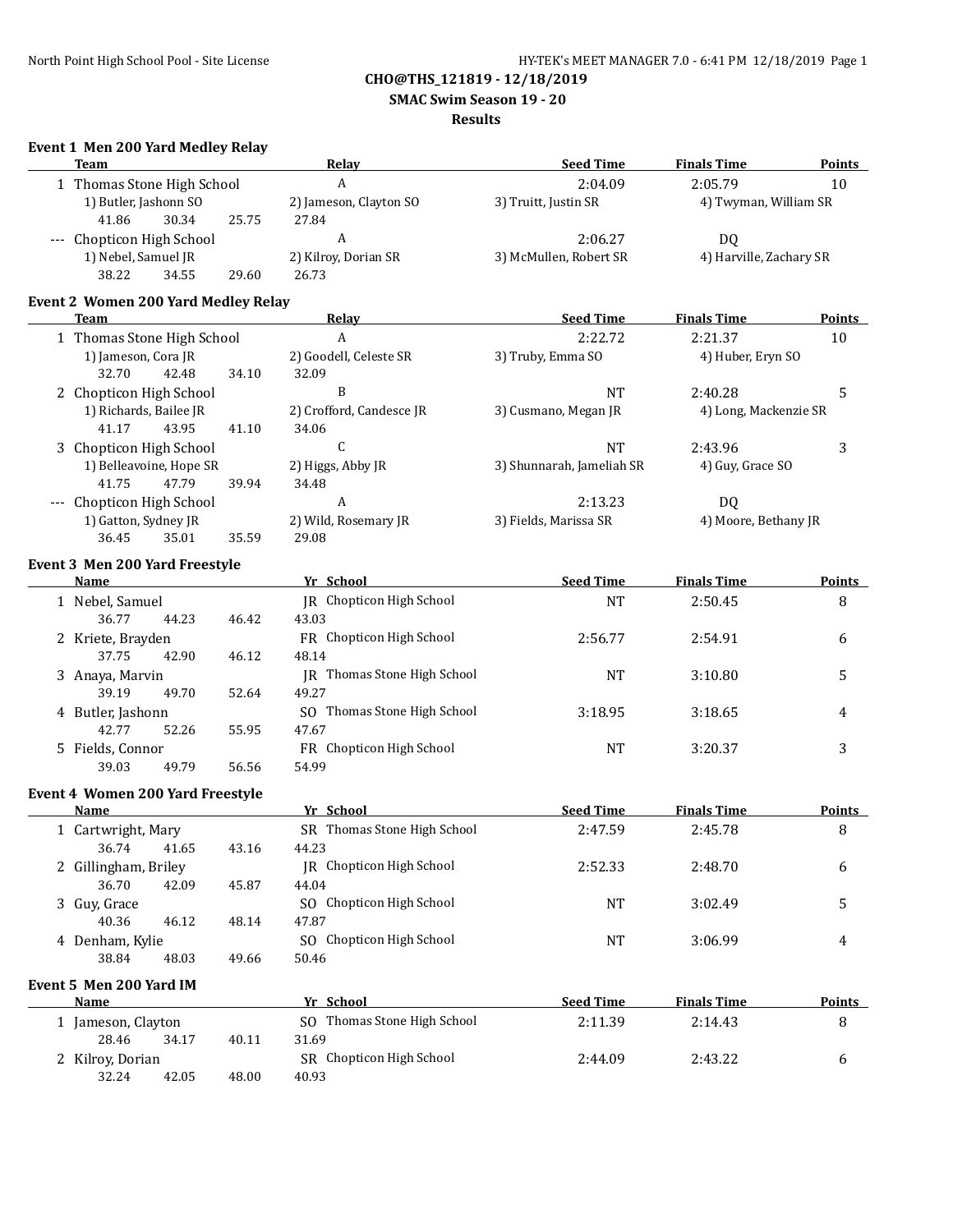## **SMAC Swim Season 19 - 20**

## **Results**

# **Event 6 Women 200 Yard IM**

|    | <b>Name</b>                                    |           | Yr School                       | <b>Seed Time</b> | <b>Finals Time</b> | <b>Points</b>  |
|----|------------------------------------------------|-----------|---------------------------------|------------------|--------------------|----------------|
|    | 1 Fields, Marissa                              |           | SR Chopticon High School        | <b>NT</b>        | 2:54.87            | 8              |
|    | 38.18<br>45.40<br>51.42                        | 39.87     |                                 |                  |                    |                |
|    | 2 Truby, Emma                                  |           | SO Thomas Stone High School     | 3:02.17          | 2:59.08            | 6              |
|    | 37.01<br>47.71<br>53.77                        | 40.59     |                                 |                  |                    |                |
|    | 3 Goodell, Celeste                             |           | SR Thomas Stone High School     | 3:11.63          | 3:11.01            | 5              |
|    | 53.85                                          | 44.12     |                                 |                  |                    |                |
|    | 4 Richards, Bailee                             |           | JR Chopticon High School        | <b>NT</b>        | 3:19.28            | 4              |
|    | 44.12<br>48.49<br>1:00.66                      | 46.01     |                                 |                  |                    |                |
|    | Event 7 Men 50 Yard Freestyle                  |           |                                 |                  |                    |                |
|    | Name                                           |           | Yr School                       | <b>Seed Time</b> | <b>Finals Time</b> | <b>Points</b>  |
|    | 1 Truitt, Justin                               |           | SR Thomas Stone High School     | 24.04            | 24.40              | 8              |
|    | 2 Marra, Jacob                                 | SR -      | Chopticon High School           | <b>NT</b>        | 27.98              | 6              |
|    | 3 Offutt, Caleb                                | SO.       | Thomas Stone High School        | 34.58            | 33.04              | 5              |
|    | 4 Fields, Connor                               | FR        | Chopticon High School           | 33.05            | 34.50              | 4              |
|    | 5 Anaya, Marvin                                | IR        | Thomas Stone High School        | 33.31            | 35.97              | 3              |
|    | 6 Scheller, Carson                             | <b>FR</b> | Chopticon High School           | 37.08            | 39.27              | $\overline{c}$ |
|    | 7 Absher, Tabor                                |           | FR Chopticon High School        | <b>NT</b>        | x39.43             |                |
|    |                                                |           |                                 |                  |                    |                |
|    | <b>Event 8 Women 50 Yard Freestyle</b><br>Name |           | Yr School                       | <b>Seed Time</b> | <b>Finals Time</b> | <b>Points</b>  |
|    | 1 Moore, Bethany                               |           | JR Chopticon High School        | 29.72            | 30.14              | 8              |
|    | 2 Plum, Lea                                    |           | JR Chopticon High School        |                  |                    |                |
|    |                                                |           | Chopticon High School           | <b>NT</b>        | 36.54              | 6              |
|    | 3 Gardiner, Kaitlyn                            | SO.       |                                 | <b>NT</b>        | 39.37              | 5              |
|    | 4 Kurtz, Delaney                               | <b>FR</b> | Chopticon High School           | <b>NT</b>        | x40.11             |                |
| 5. | Quade, Hailey                                  | SO.       | Chopticon High School           | NT               | x41.61             |                |
|    | 6 Baker, Ryan                                  | <b>FR</b> | Chopticon High School           | <b>NT</b>        | x44.61             |                |
|    | 7 Howl, Elizabeth                              |           | FR Thomas Stone High School     | 50.57            | 49.74              | 4              |
|    | Event 11 Men 100 Yard Butterfly                |           |                                 |                  |                    |                |
|    | Name                                           |           | Yr School                       | <b>Seed Time</b> | <b>Finals Time</b> | <b>Points</b>  |
|    | 1 Truitt, Justin                               |           | SR Thomas Stone High School     | 1:00.66          | 1:02.32            | 8              |
|    | 29.26<br>33.06                                 |           |                                 |                  |                    |                |
|    | 2 Dalton, Isaac                                |           | SO Chopticon High School        | <b>NT</b>        | 1:17.16            | 6              |
|    | 34.36<br>42.80                                 |           |                                 |                  |                    |                |
|    | Event 12 Women 100 Yard Butterfly              |           |                                 |                  |                    |                |
|    | <b>Name</b>                                    |           | Yr School                       | <b>Seed Time</b> | <b>Finals Time</b> | <b>Points</b>  |
|    | 1 Jameson, Cora<br>31.85<br>40.76              |           | JR Thomas Stone High School     | <b>NT</b>        | 1:12.61            | 8              |
|    | 2 Gatton, Sydney                               |           | JR Chopticon High School        | 1:24.78          | 1:25.93            | 6              |
|    | 39.30<br>46.63                                 |           |                                 |                  |                    |                |
|    | 3 Cusmano, Megan                               |           | <b>IR</b> Chopticon High School | 1:41.39          | 1:35.89            | 5              |
|    | 42.89<br>53.00                                 |           |                                 |                  |                    |                |
|    | 4 Huber, Eryn                                  |           | SO Thomas Stone High School     | NT               | 1:36.32            | 4              |
|    | 5 Shunnarah, Jameliah                          |           | SR Chopticon High School        | 1:40.15          | 1:38.54            | 3              |
|    | 41.05<br>57.49                                 |           |                                 |                  |                    |                |
|    | Event 13 Men 100 Yard Freestyle                |           |                                 |                  |                    |                |
|    | <b>Name</b>                                    |           | Yr School                       | <b>Seed Time</b> | <b>Finals Time</b> | <b>Points</b>  |
|    | 1 Harville, Zachary<br>28.86<br>33.14          |           | SR Chopticon High School        | <b>NT</b>        | 1:02.00            | 8              |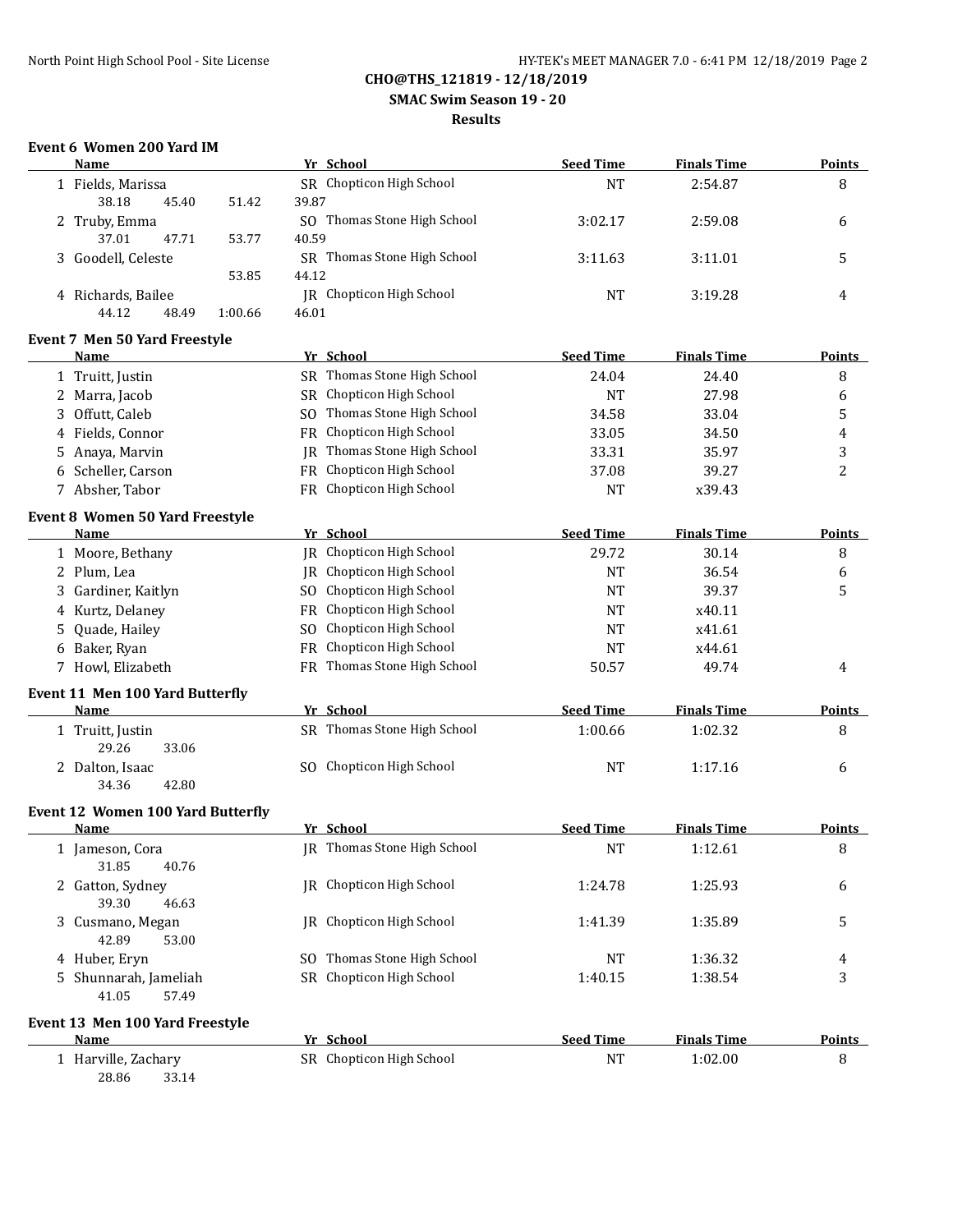#### **SMAC Swim Season 19 - 20**

#### **Results**

# **(Event 13 Men 100 Yard Freestyle)**

| $\mu$ . The result of the state $\mu$<br><b>Name</b> |       |       |       | Yr School                   |       | <b>Seed Time</b> | <b>Finals Time</b> | Points        |
|------------------------------------------------------|-------|-------|-------|-----------------------------|-------|------------------|--------------------|---------------|
| 2 Howl, Walter                                       |       |       |       | SR Thomas Stone High School |       | 1:23.32          | 1:16.10            | 6             |
| 32.99                                                | 43.11 |       |       |                             |       |                  |                    |               |
| 3 Offutt, Caleb                                      |       |       |       | SO Thomas Stone High School |       | 1:52.51          | 1:25.77            | 5             |
| 42.96                                                | 42.81 |       |       |                             |       |                  |                    |               |
| Event 14 Women 100 Yard Freestyle                    |       |       |       |                             |       |                  |                    |               |
| Name                                                 |       |       |       | Yr School                   |       | <b>Seed Time</b> | <b>Finals Time</b> | <b>Points</b> |
| 1 Moore, Bethany                                     |       |       |       | JR Chopticon High School    |       | 1:08.66          | 1:08.17            | 8             |
| 31.85                                                | 36.32 |       |       |                             |       |                  |                    |               |
| 2 Wood, Katie                                        |       |       |       | SR Chopticon High School    |       | 1:32.34          | 1:20.92            | 6             |
| 37.70                                                | 43.22 |       |       |                             |       |                  |                    |               |
| 3 Smallhorn, Alyson                                  |       |       |       | SO Thomas Stone High School |       | <b>NT</b>        | 1:22.98            | 5             |
| 37.91                                                | 45.07 |       |       |                             |       |                  |                    |               |
| 4 Plum, Lea                                          |       |       |       | IR Chopticon High School    |       | 1:24.27          | 1:24.88            | 4             |
| 38.88                                                | 46.00 |       |       |                             |       |                  |                    |               |
| 5 Howl, Elizabeth                                    |       |       |       | FR Thomas Stone High School |       | 2:06.94          | 2:03.18            | 3             |
| Event 15 Men 500 Yard Freestyle                      |       |       |       |                             |       |                  |                    |               |
| Name                                                 |       |       |       | Yr School                   |       | <b>Seed Time</b> | <b>Finals Time</b> | <b>Points</b> |
| 1 Marra, Jacob                                       |       |       |       | SR Chopticon High School    |       | 6:37.71          | 7:08.35            | 8             |
| 34.13                                                | 40.58 | 42.94 | 44.61 | 44.82<br>45.96              | 45.40 | 46.14            |                    |               |
| 45.49                                                | 38.28 |       |       |                             |       |                  |                    |               |
| 2 Harville, Zachary                                  |       |       |       | SR Chopticon High School    |       | <b>NT</b>        | 7:08.63            | 6             |
| 32.73                                                | 39.20 | 43.75 | 43.57 | 1:31.40                     |       | 44.92            |                    |               |
| 46.48                                                | 41.29 |       |       |                             |       |                  |                    |               |

# 55.61 51.65 **Event 16 Women 500 Yard Freestyle**

| <b>Name</b>             |       |       | Yr School |                          |                             |       | <b>Seed Time</b> | <b>Finals Time</b> | <b>Points</b> |
|-------------------------|-------|-------|-----------|--------------------------|-----------------------------|-------|------------------|--------------------|---------------|
| 1 Jameson, Cora         |       |       |           |                          | JR Thomas Stone High School |       | 6:38.02          | 6:35.14            | 8             |
| 32.41                   | 37.38 | 39.22 | 40.52     | 40.95                    | 42.73                       | 41.97 | 42.10            |                    |               |
| 41.46                   | 36.40 |       |           |                          |                             |       |                  |                    |               |
| 2 Gatton, Sydney        |       |       |           | IR Chopticon High School |                             |       | NT               | 7:22.51            | 6             |
| 33.80                   | 41.76 | 45.03 | 46.15     | 46.47                    | 46.36                       | 46.23 | 47.14            |                    |               |
| 45.25                   | 44.32 |       |           |                          |                             |       |                  |                    |               |
| 3 Cartwright, Mary      |       |       |           |                          | SR Thomas Stone High School |       | 7:38.02          | 7:34.20            | 5             |
| 38.30                   | 44.74 | 46.88 | 1:33.96   | 47.44                    | 46.81                       | 45.55 | 46.31            |                    |               |
| 43.91                   | 0.30  |       |           |                          |                             |       |                  |                    |               |
| 4 Vallandingham, Blayre |       |       |           | SR Chopticon High School |                             |       | 8:39.47          | 8:41.42            | 4             |
| 44.37                   | 50.34 | 52.10 | 53.47     | 54.63                    | 55.49                       | 55.49 | 54.96            |                    |               |
| 53.43                   | 47.14 |       |           |                          |                             |       |                  |                    |               |
| 5 Higgs, Abby           |       |       | IR        | Chopticon High School    |                             |       | NT               | 9:12.63            | 3             |
| 44.44                   | 52.38 | 55.77 | 57.88     | 58.57                    | 58.05                       | 59.30 | 57.36            |                    |               |
| 55.23                   | 53.65 |       |           |                          |                             |       |                  |                    |               |

3 Twyman, William SR Thomas Stone High School 8:56.95 8:33.10 5

36.32 44.61 49.14 52.70 54.50 55.09 55.70 57.78

#### **Event 17 Men 200 Yard Freestyle Relay**

| Team                     |       |                       | Relay                 | <b>Seed Time</b>     | <b>Finals Time</b> | <b>Points</b> |
|--------------------------|-------|-----------------------|-----------------------|----------------------|--------------------|---------------|
| Thomas Stone High School |       |                       |                       | 1:52.37              | 1:49.82            | 10            |
| 1) Jameson, Clayton SO   |       | 2) Twyman, William SR | 3) Butler, Jashonn SO | 4) Truitt, Justin SR |                    |               |
| 24.63                    | 29.43 | 31.68                 | 24.08                 |                      |                    |               |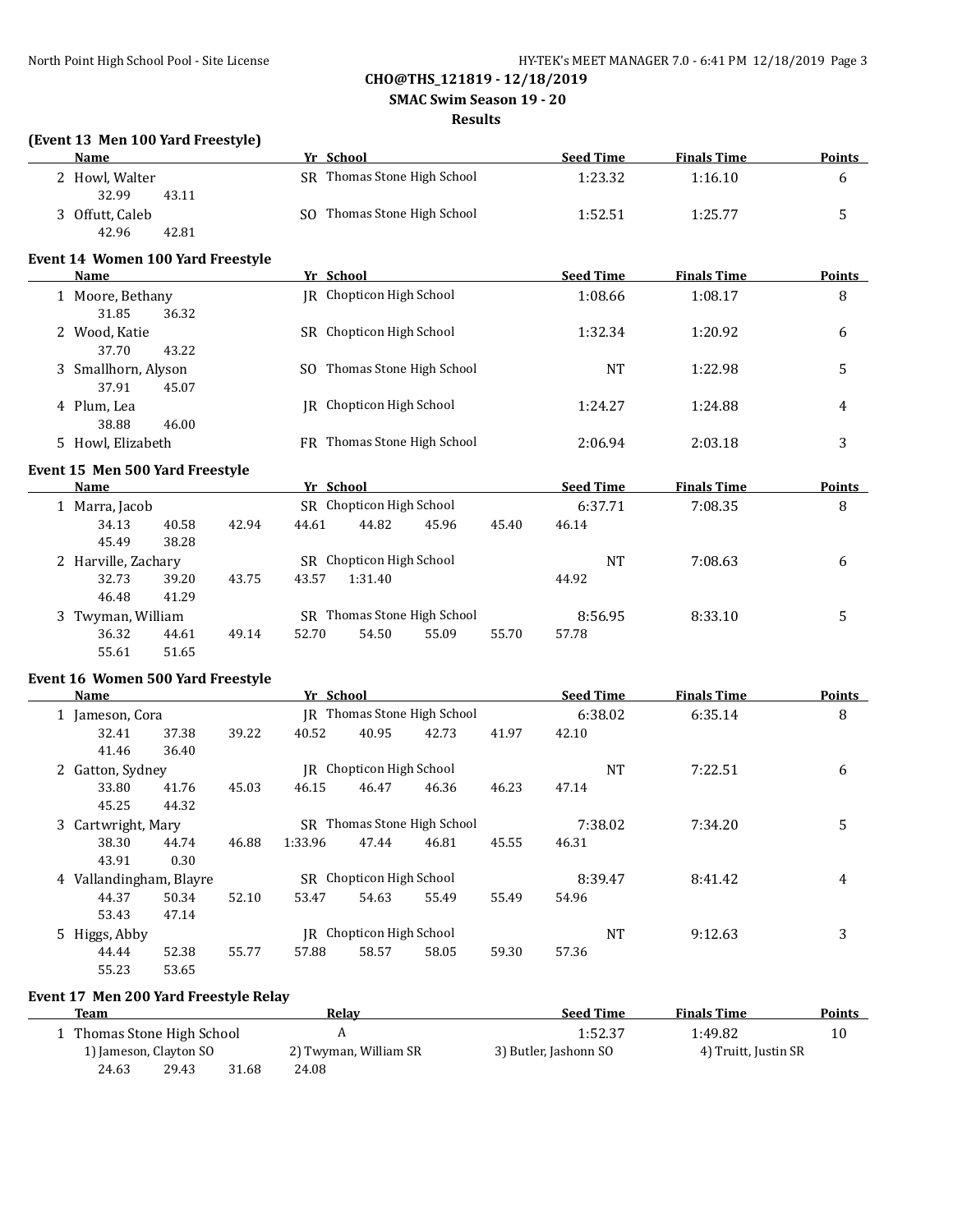**SMAC Swim Season 19 - 20**

### **Results**

# **(Event 17 Men 200 Yard Freestyle Relay)**

| Team                                              |       |       | <u>Relav</u>                    | <b>Seed Time</b>        | <b>Finals Time</b>      | <b>Points</b> |
|---------------------------------------------------|-------|-------|---------------------------------|-------------------------|-------------------------|---------------|
| 2 Chopticon High School                           |       |       | A                               | 2:21.52                 | 1:53.76                 | 5             |
| 1) McMullen, Robert SR                            |       |       | 2) Kilroy, Dorian SR            | 3) Nebel, Samuel JR     | 4) Harville, Zachary SR |               |
| 27.60<br>26.76                                    | 30.54 | 28.86 |                                 |                         |                         |               |
| 3 Chopticon High School                           |       |       | B                               | <b>NT</b>               | 2:07.02                 | 3             |
| 1) Dalton, Isaac SO                               |       |       | 2) Kriete, Brayden FR           | 3) Fields, Connor FR    | 4) Marra, Jacob SR      |               |
| 28.51<br>1:09.20                                  | 29.31 |       |                                 |                         |                         |               |
| Event 18 Women 200 Yard Freestyle Relay           |       |       |                                 |                         |                         |               |
| Team                                              |       |       | Relay                           | <b>Seed Time</b>        | <b>Finals Time</b>      | Points        |
| 1 Chopticon High School                           |       |       | $\boldsymbol{A}$                | 1:57.88                 | 1:59.67                 | 10            |
| 1) Moore, Bethany JR                              |       |       | 2) Gatton, Sydney JR            | 3) Fields, Marissa SR   | 4) Wild, Rosemary JR    |               |
| 30.37<br>31.31                                    | 29.72 | 28.27 |                                 |                         |                         |               |
| 2 Thomas Stone High School                        |       |       | A                               | 2:10.39                 | 2:05.95                 | 5             |
| 1) Truby, Emma SO                                 |       |       | 2) Huber, Eryn SO               | 3) Goodell, Celeste SR  | 4) Jameson, Cora JR     |               |
| 30.89<br>33.50                                    | 32.02 | 29.54 |                                 |                         |                         |               |
| 3 Chopticon High School                           |       |       | B                               | <b>NT</b>               | 2:17.75                 | 3             |
| 1) Guy, Grace SO                                  |       |       | 2) Shunnarah, Jameliah SR       | 3) Belleavoine, Hope SR | 4) Long, Mackenzie SR   |               |
| 34.32<br>34.03                                    | 35.46 | 33.94 |                                 |                         |                         |               |
| 4 Chopticon High School                           |       |       | C                               | <b>NT</b>               | x2:28.01                |               |
| 1) Brackett, Megan FR                             |       |       | 2) Breiterman, Sara FR          | 3) Quade, Hailey SO     | 4) Drury, Victoria FR   |               |
|                                                   | 38.42 | 38.28 |                                 |                         |                         |               |
| <b>Event 19 Men 100 Yard Backstroke</b>           |       |       |                                 |                         |                         |               |
| Name                                              |       |       | Yr School                       | <b>Seed Time</b>        | <b>Finals Time</b>      | <b>Points</b> |
| 1 Jameson, Clayton                                |       |       | SO Thomas Stone High School     | 1:01.14                 | 1:01.80                 | 8             |
| 29.87<br>31.93                                    |       |       |                                 |                         |                         |               |
| 2 Dalton, Isaac                                   |       |       | SO Chopticon High School        | 1:23.85                 | 1:25.63                 | 6             |
| 3 Nebel, Samuel                                   |       |       | <b>IR</b> Chopticon High School | 1:23.36                 | 1:27.45                 | 5             |
| 43.52<br>43.93                                    |       |       |                                 |                         |                         |               |
| 4 Howl, Walter                                    |       |       | SR Thomas Stone High School     | 1:35.32                 | 1:28.22                 | 4             |
|                                                   |       |       |                                 |                         |                         |               |
| <b>Event 20 Women 100 Yard Backstroke</b><br>Name |       |       | Yr School                       | <b>Seed Time</b>        | <b>Finals Time</b>      | <b>Points</b> |
| 1 Long, Mackenzie                                 |       |       | SR Chopticon High School        | <b>NT</b>               | 1:27.17                 | 8             |
| 41.68<br>45.49                                    |       |       |                                 |                         |                         |               |
| 2 Richards, Bailee                                |       |       | JR Chopticon High School        | 1:32.58                 | 1:29.26                 | 6             |
| 42.53<br>46.73                                    |       |       |                                 |                         |                         |               |
| 3 Belleavoine, Hope                               |       |       | SR Chopticon High School        | 1:31.72                 | 1:33.38                 | 5             |
| 45.14 48.24                                       |       |       |                                 |                         |                         |               |
| 4 Huber, Eryn                                     |       |       | SO Thomas Stone High School     | <b>NT</b>               | 1:37.64                 | 4             |
| 5 Smallhorn, Alyson                               |       |       | SO Thomas Stone High School     | 1:46.85                 | 1:49.98                 | 3             |
| 51.94<br>58.04                                    |       |       |                                 |                         |                         |               |
|                                                   |       |       |                                 |                         |                         |               |
| <b>Event 21 Men 100 Yard Breaststroke</b>         |       |       |                                 |                         |                         |               |
| Name                                              |       |       | Yr School                       | <b>Seed Time</b>        | <b>Finals Time</b>      | <b>Points</b> |
| 1 Kilroy, Dorian                                  |       |       | SR Chopticon High School        | 1:18.19                 | 1:18.39                 | 8             |
| 36.29<br>42.10                                    |       |       |                                 |                         |                         |               |
| 2 Twyman, William                                 |       |       | SR Thomas Stone High School     | <b>NT</b>               | 2:29.19                 | 6             |
| --- Butler, Jashonn                               |       |       | SO Thomas Stone High School     | <b>NT</b>               | DQ                      |               |

57.95 1:10.16